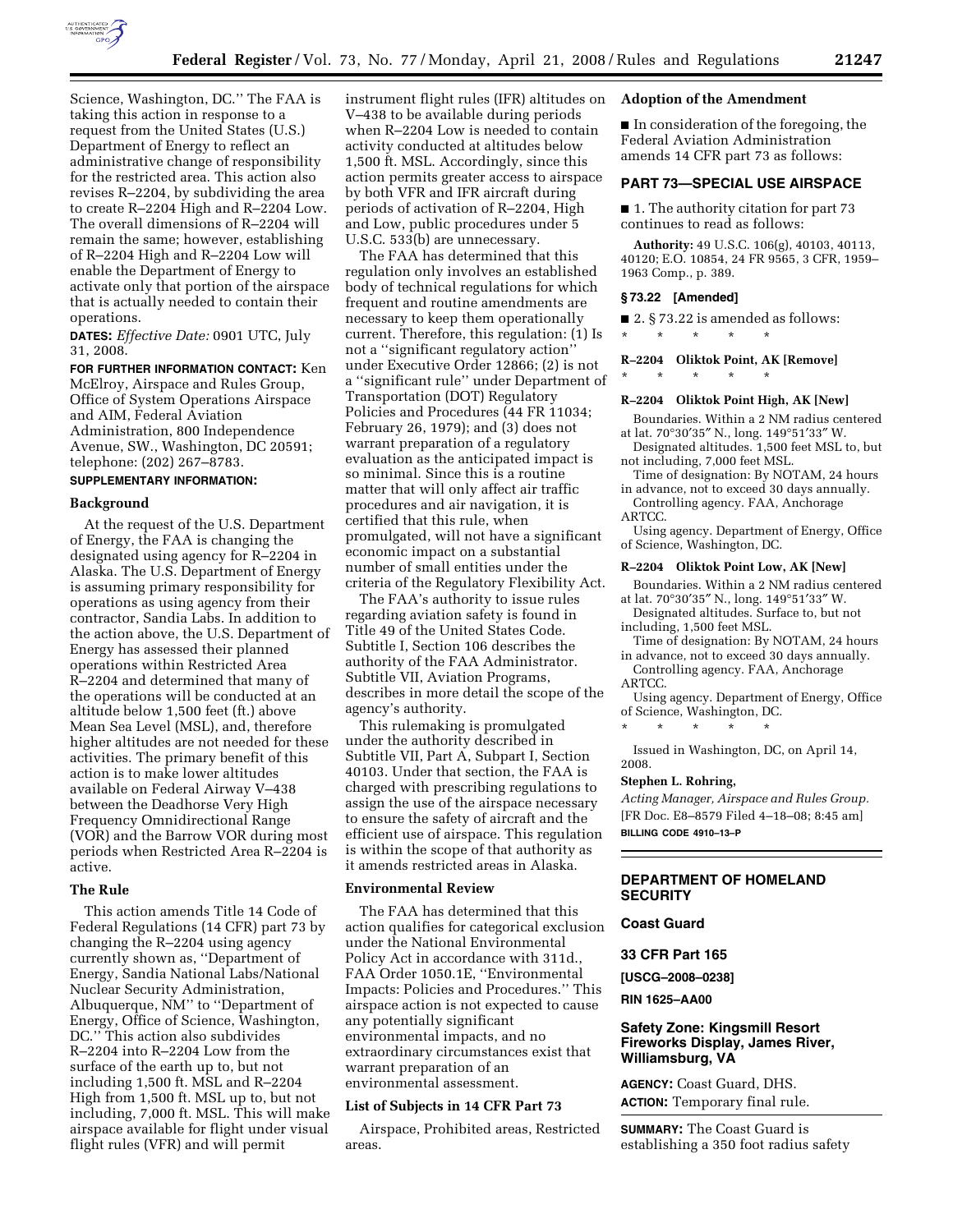zone on the James River in the vicinity of Kingsmill Resort in Williamsburg, VA in support of the Kingsmill Resort Fireworks Display.

**DATES:** This rule is effective from 9 p.m. on May 2, 2008 until 10 p.m. on May 2, 2008.

**ADDRESSES:** Documents indicated in this preamble as being available in the docket are part of docket USCG–2008– 0238 and are available online at *www.regulations.gov*. They are also available for inspection or copying at two locations: the Docket Management Facility (M–30), U.S. Department of Transportation, West Building Ground Floor, Room W12–140, 1200 New Jersey Avenue, SE., Washington, DC 20590, between 9 a.m. and 5 p.m., Monday through Friday, except Federal holidays, and the Sector Hampton Roads, Norfolk Federal Building, 200 Granby St., 7th Floor, Norfolk, VA 23510 between 9 a.m. and 2 p.m., Monday through Friday, except Federal holidays.

**FOR FURTHER INFORMATION CONTACT:** If you have questions on this temporary rule, call LT Bill Clark, Chief Waterways Management Division, Sector Hampton Roads at (757) 668–5581. If you have questions on viewing the docket, call Renee V. Wright, Program Manager, Docket Operations, telephone 202–366– 9826.

#### **SUPPLEMENTARY INFORMATION:**

## **Regulatory Information**

We did not publish a notice of proposed rulemaking (NPRM) for this regulation. Under  $5 \text{ U.S.C. } 553 \text{ (b) (B)}$ , the Coast Guard finds that good cause exists for not publishing an NPRM. Any delay encountered in this regulation's effective date by publishing a NPRM would be contrary to public interest since immediate action is needed to prevent vessel traffic from transiting the specified waters to provide for the safety of life and property on navigable waters. Additionally, this temporary safety zone will only be enforced for 1 hour on May 2, 2008 and should have minimal impact on vessel transits due to the fact that vessels can safely transit through the zone when authorized by the Captain of the Port or his Representative and that they are not precluded from using any portion of the waterway except the safety zone area itself. For the same reasons above, under 5 U.S.C. 553(d)(3), the Coast Guard finds that good cause exists for making this rule effective less than 30 days after publication in the **Federal Register**.

#### **Background and Purpose**

On May 2, 2008, Kingsmill Resort Destination Services of Williamsburg,

VA will sponsor a fireworks display on the shoreline at position 37°13′23″ N/ 76°40′12″ W (NAD 1983). Due to the need to protect mariners and spectators from the hazards associated with the fireworks display, vessel traffic will be temporarily restricted within a 350 foot radius of the fireworks launching site.

#### **Discussion of Rule**

The Coast Guard is establishing a safety zone on specified waters of the James River within the area bounded by a 350 foot radius circle centered on position 37°13′23″ N/76°40′12″ W (NAD 1983) in the vicinity of Kingsmill Resort, Williamsburg, VA. This safety zone will be established in the interest of public safety during the Kingsmill Resort Fireworks event and will be enforced from 9 p.m. to 10 p.m. on May 2, 2008. General navigation within the safety zone will be restricted during the specified date and times. Except for participants and vessels authorized by the Coast Guard Captain of the Port or his representative, no person or vessel may enter or remain in the regulated area.

#### **Regulatory Evaluation**

This rule is not a ''significant regulatory action'' under section 3(f) of Executive Order 12866, Regulatory Planning and Review, and does not require an assessment of potential costs and benefits under section 6(a)(3) of that Order. The Office of Management and Budget has not reviewed it under that Order. Although this regulation restricts access to the safety zone, the effect of this rule will not be significant because: (i) The safety zone will be in effect for a limited duration; and (ii) the Coast Guard will make notifications via maritime advisories so mariners can adjust their plans accordingly.

#### **Small Entities**

Under the Regulatory Flexibility Act (5 U.S.C. 601–612), we have considered whether this rule would have a significant economic impact on a substantial number of small entities. The term ''small entities'' comprises small businesses, not-for-profit organizations that are independently owned and operated and are not dominant in their fields, and governmental jurisdictions with populations of less than 50,000.

The Coast Guard certifies under 5 U.S.C. 605(b) that this rule will not have a significant economic impact on a substantial number of small entities. This rule will affect the following entities, some of which may be small entities: The owners or operators of vessels intending to transit or anchor in

a portion of the James River from 9 p.m. to 10 p.m. on May 2, 2008.

The safety zone will not have a significant economic impact on a substantial number of small entities because the zone will only be in place for one hour in the evening when vessel traffic is low. Vessel traffic can pass safely around the zone. Before the effective period, we will issue maritime advisories widely available to users of the river.

## **Assistance for Small Entities**

Under section 213(a) of the Small Business Regulatory Enforcement Fairness Act of 1996 (Pub. L. 104–121), we offer to assist small entities in understanding the rule so that they can better evaluate its effects on them and participate in the rulemaking process.

Small businesses may send comments on the actions of Federal employees who enforce, or otherwise determine compliance with, Federal regulations to the Small Business and Agriculture Regulatory Enforcement Ombudsman and the Regional Small Business Regulatory Fairness Boards. The Ombudsman evaluates these actions annually and rates each agency's responsiveness to small business. If you wish to comment on actions by employees of the Coast Guard, call 1– 888–REG–FAIR (1–888–734–3247). The Coast Guard will not retaliate against small entities that question or complain about this rule or any policy or action of the Coast Guard.

#### **Collection of Information**

This rule calls for no new collection of information under the Paperwork Reduction Act of 1995 (44 U.S.C. 3501– 3520).

#### **Federalism**

A rule has implications for federalism under Executive Order 13132, Federalism, if it has a substantial direct effect on State or local governments and would either preempt State law or impose a substantial direct cost of compliance on them. We have analyzed this rule under that Order and have determined that it does not have implications for federalism.

#### **Unfunded Mandates Reform Act**

The Unfunded Mandates Reform Act of 1995 (2 U.S.C. 1531–1538) requires Federal agencies to assess the effects of their discretionary regulatory actions. In particular, the Act addresses actions that may result in the expenditure by a State, local, or tribal government, in the aggregate, or by the private sector of \$100,000,000 or more in any one year. Though this rule will not result in such